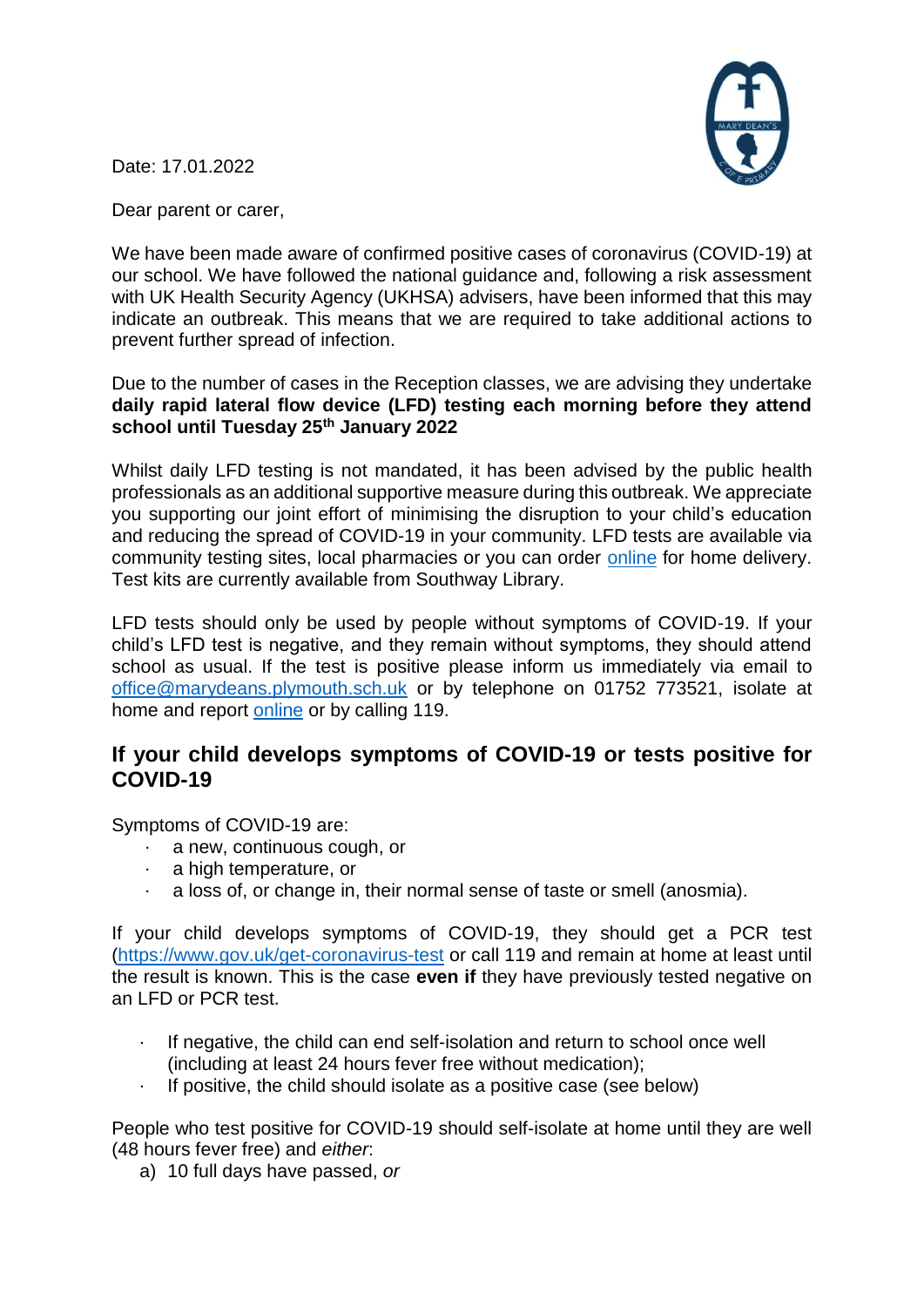b) They have produced two negative LFD tests at least 24 hours apart, with the first taken no earlier than day 5.

**Note:** Lingering coughs and changes to smell/taste are *not* a sign of ongoing infectiousness, so children can return to school if they have ended their self-isolation period (see above).

You can seek advice about COVID-19 symptoms from the [nhs.uk website.](https://www.nhs.uk/conditions/coronavirus-covid-19/check-if-you-have-coronavirus-symptoms/) If you are concerned about your child's symptoms, or they are worsening you can seek advice from NHS 111 at<https://111.nhs.uk/> or by phoning 111.

If the child has a positive test result but do not have [symptoms,](https://www.gov.uk/government/publications/covid-19-stay-at-home-guidance/stay-at-home-guidance-for-households-with-possible-coronavirus-covid-19-infection#symptoms) they should stay at home and self-isolate for 10 days from the date the positive test was taken. If your child does not have symptoms, count the day they took the test as day 0. If they subsequently develop symptoms shortly after a positive LFD test, a further PCR test is not required and the isolation period will be based on the original positive LFD test.

## **Instructions for people who live in the same household as someone who has tested positive for COVID-19 or is symptomatic awaiting a test result**

NHS Test and Trace will contact you to check whether you are legally required to selfisolate. If you are not legally required to self-isolate, you will be provided with advice on testing, **advised to take extra caution**, and given guidance on preventing the spread of COVID-19.

Those who are [clinically extremely vulnerable](https://www.gov.uk/government/publications/guidance-on-shielding-and-protecting-extremely-vulnerable-persons-from-covid-19/guidance-on-shielding-and-protecting-extremely-vulnerable-persons-from-covid-19) should be supported to minimise their contact with other people in the household during this period, regardless of whether others have symptoms or not.

### **You are** *not* **required to self-isolate [if any of the following apply:](https://www.gov.uk/government/publications/covid-19-stay-at-home-guidance/stay-at-home-guidance-for-households-with-possible-coronavirus-covid-19-infection#exempt)**

- · You are fully vaccinated
- · You are below the age of 18 years 6 months
- · You have taken part in or are currently part of an approved COVID-19 vaccine trial
- · You are not able to get vaccinated for medical reasons

Fully vaccinated means that you have been vaccinated with an MHRA approved COVID-19 vaccine in the UK, and at least 14 days have passed since you received the recommended doses of that vaccine (note this is currently under review and may be updated to include a booster dose in due course).

In line with national guidance for households with Covid-19 infection, household and other close contacts of someone who has tested positive for COVID-19 should undertake **daily LFD testing for a period of 7 days** or for 10 days from their last contact with the positive case (whichever is first). This is recommended for all close contacts aged 5 and over who are not required to isolate.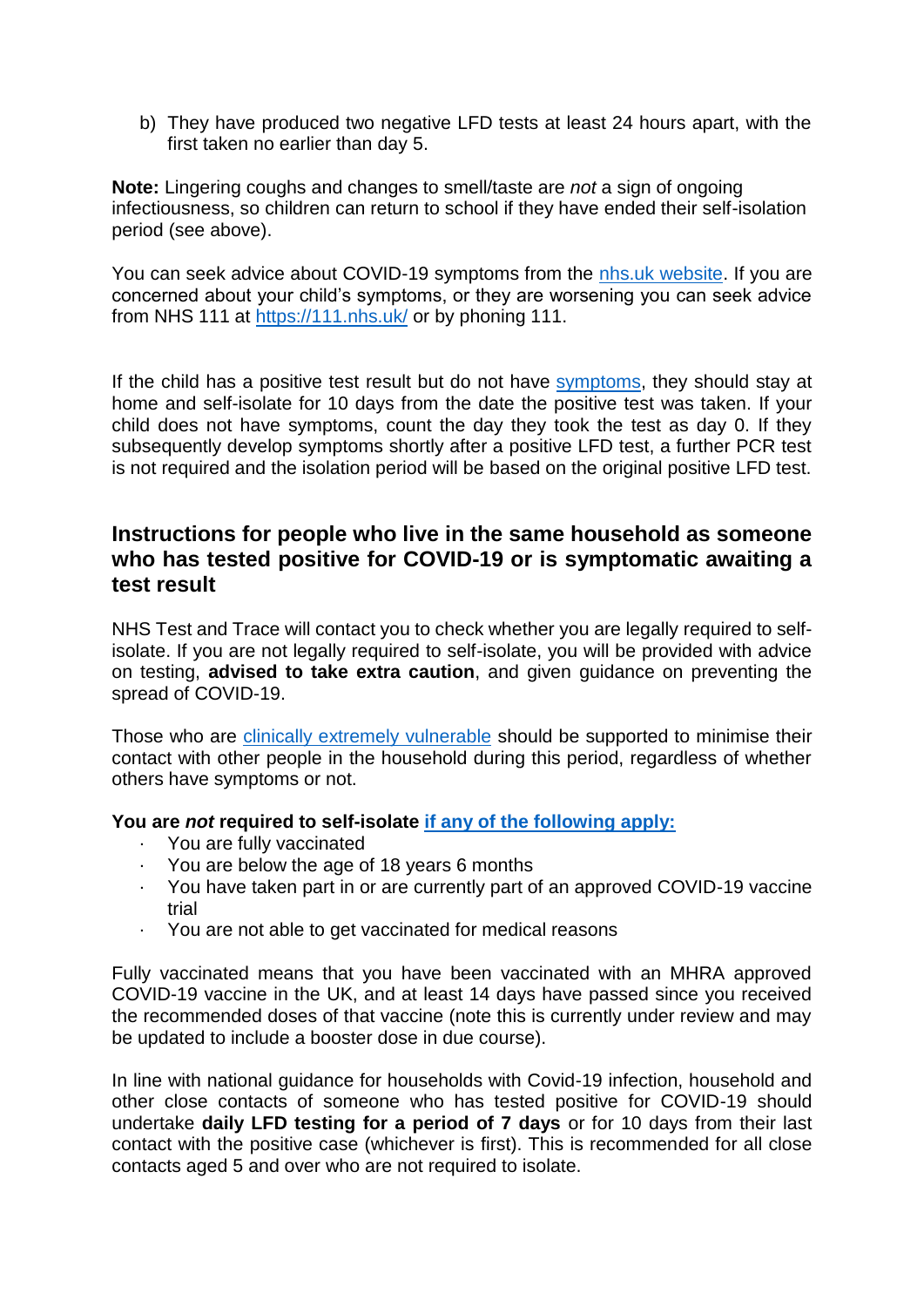Children aged under 5 who are close contacts are not required to isolate and do not need to take part in daily testing of close contacts. If a child under the age of 5 lives with someone who has tested positive for COVID-19 they will be advised to avoid contact with those at higher risk of severe illness if infected with COVID-19 and to take a one-off PCR test as soon as possible.

#### **You are required to self-isolate if you are aged over 18 years and 6 months and [if any of the following apply:](https://www.nhs.uk/conditions/coronavirus-covid-19/self-isolation-and-treatment/when-to-self-isolate-and-what-to-do/)**

- · You have received only one dose of the COVID-19 vaccine
- · You have not received any dose of the COVID-19 vaccination
- · You are not otherwise exempt

Household members who need to self-isolate as close contacts should not go to work, school or public areas, and exercise should be taken within the home. You should ask friends or family if you require help with buying groceries, other shopping or picking up medication, or walking a dog. Alternatively, you can order your shopping online and medication by phone or online. Please read [the stay at home guidance](https://www.gov.uk/government/publications/covid-19-stay-at-home-guidance/stay-at-home-guidance-for-households-with-possible-coronavirus-covid-19-infection) which provides information on this.

Household members staying at home for 10 days will greatly reduce the overall amount of infection the household could pass on to others in the community.

You could be fined if you do not self-isolate following a notification by NHS Test and Trace. You may be entitled to a one-off payment of £500 through the [NHS Test and](https://www.gov.uk/government/publications/test-and-trace-support-payment-scheme-claiming-financial-support/claiming-financial-support-under-the-test-and-trace-support-payment-scheme)  [Trace Support Payment scheme](https://www.gov.uk/government/publications/test-and-trace-support-payment-scheme-claiming-financial-support/claiming-financial-support-under-the-test-and-trace-support-payment-scheme) if you are required to stay at home and self-isolate, or you are the parent or guardian of a child who has been told to self-isolate.

### **How to reduce spread of COVID-19 as a household contact who is not required to self-isolate**

Even if you are vaccinated, you can still be infected with COVID-19 and pass it on to others. If you are identified as a contact of someone with COVID-19 but you are not required to self-isolate, you can help protect others by following the [guidance](https://www.gov.uk/guidance/covid-19-coronavirus-restrictions-what-you-can-and-cannot-do#keeping-yourself-and-others-safe) on how to stay safe and help [prevent](https://www.gov.uk/guidance/covid-19-coronavirus-restrictions-what-you-can-and-cannot-do#keeping-yourself-and-others-safe) the spread of COVID-19 infections.

To reduce the spread of COVID-19 in your community:

- Test daily using LFDs for 7 days
- · Limit close contact with other people outside your household, especially in enclosed spaces (when not in school)
- Wear a face covering for those aged 11 and over in crowded, enclosed or poorly ventilates spaces and when you are in close contact with other people
- · Limit contact with anyone who is at higher risk of severe illness if infected with Covid-19
- · Follow the guidance on how to stay safe and help prevent the spread GOV.UK (www.gov.uk)